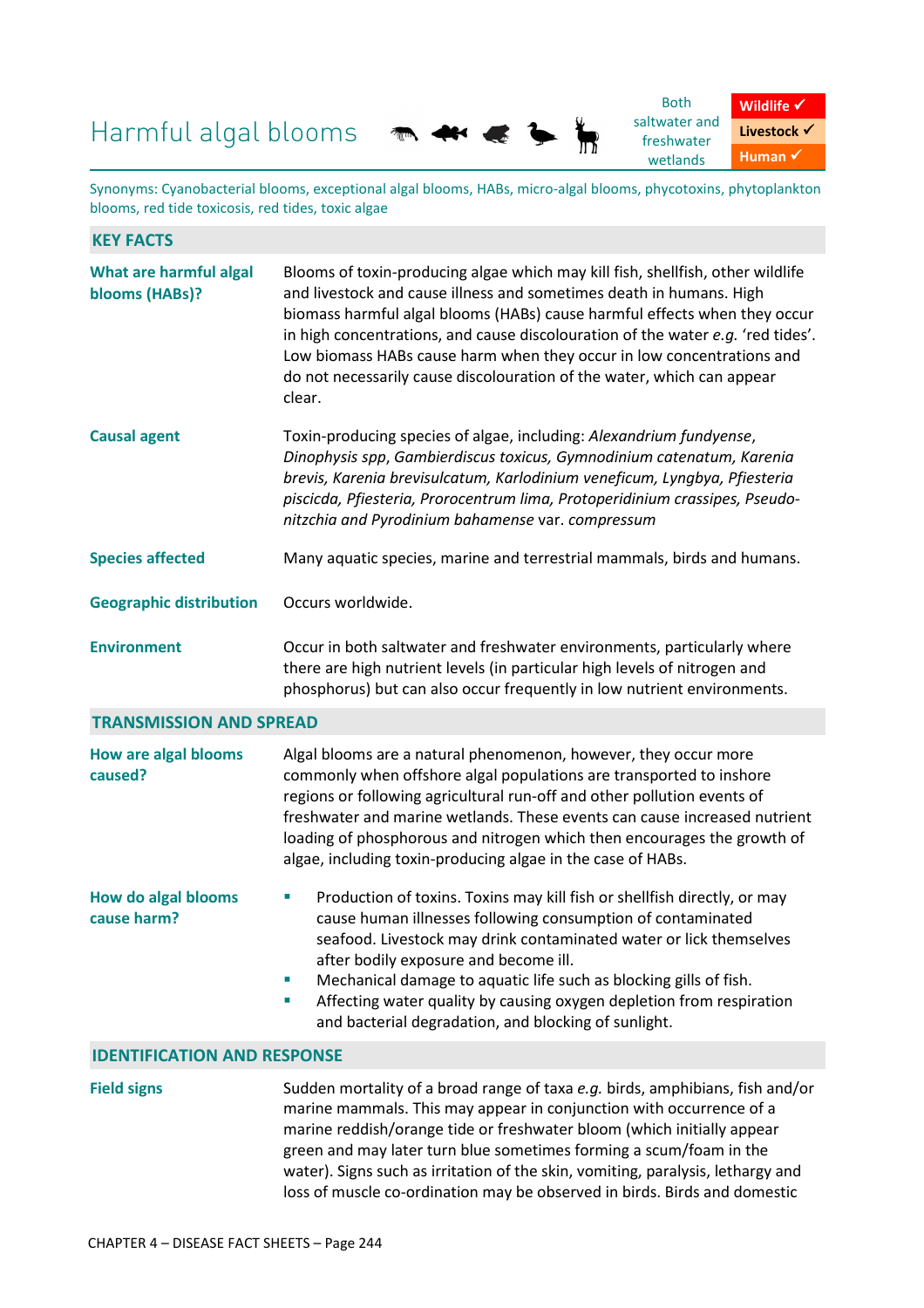mammals that ingest toxic blooms of *Microcystis* may develop necrotic lesions and haemorrhages in the liver. Not all toxic algal blooms are visibly noticeable and so a sample of organisms from the bloom may be useful or necessary for diagnosis.

## **Recommended action if suspected**  Contact and seek assistance from animal and human health professionals immediately if there is any illness in birds, fish, marine mammals and/or people. Report suspected cases to local or national authorities.

**Diagnosis** Confirmative diagnosis is difficult and relies on circumstantial evidence and supportive clinical and pathologic findings. There are also currently no established toxic thresholds for wildlife species and even when these exist it may be difficult to assess their significance.

> Collection of algal samples may be necessary for diagnosis. Collect samples during the die-off event as soon as possible after carcases are found. Contact a diagnostic laboratory for advice on appropriate sample collection and transport.

## **PREVENTION AND CONTROL IN WETLANDS**

| <b>Overall</b>   | Reduce the release of nutrients into waterways<br>Use vegetated buffer zones. Plants such as reeds and willow, and<br>constructed treatment wetland systems can remove sediments and<br>pollutants especially in places which release high volumes of nutrients,<br>such as animal and human sewage outlets.<br>Reduce the use of fertilisers.<br>×<br>Improve animal waste control.<br>$\mathcal{L}_{\mathcal{A}}$<br>Improve sewage treatment.<br>×<br>Note that control methods remain largely untested on major blooms. |
|------------------|-----------------------------------------------------------------------------------------------------------------------------------------------------------------------------------------------------------------------------------------------------------------------------------------------------------------------------------------------------------------------------------------------------------------------------------------------------------------------------------------------------------------------------|
|                  | <b>Monitoring and surveillance</b><br>Careful monitoring and early detection of potentially toxic algal blooms<br>could allow time to initiate actions to prevent or reduce harmful effects e.g.<br>bird mortality.<br>Monitor for changes in nutrient load of water discharges, particularly<br>sewage discharges (including septic tanks and cesspits) and agriculture.<br>Patrol to observe and map discoloured water or dead fish for early<br>T,<br>detection of potentially toxic algal blooms.                       |
| <b>Livestock</b> | Keep livestock from drinking/bathing in lakes with blooms.                                                                                                                                                                                                                                                                                                                                                                                                                                                                  |
| <b>Wildlife</b>  | If possible, try to reduce access to contaminated areas e.g. using streamers<br>and flags to dissuade birds from using an affected wetland and consider<br>moving endangered species to safe areas with no HABs.                                                                                                                                                                                                                                                                                                            |
| <b>Humans</b>    | Do not fish in an algal bloom/discoloured water and never eat fish<br>$\blacksquare$<br>which are dead when caught.<br>Be aware of intoxication symptoms when eating shellfish and fish. If<br>ш<br>symptoms are experienced, keep sample of the food for toxicity tests.<br>When swimming, look for warnings of algal blooms and avoid<br>×,<br>swimming if you cannot see your feet when the water level is at your<br>knees.<br>Wear rubber/latex gloves when handling carcases associated with<br>×,<br>HABs.           |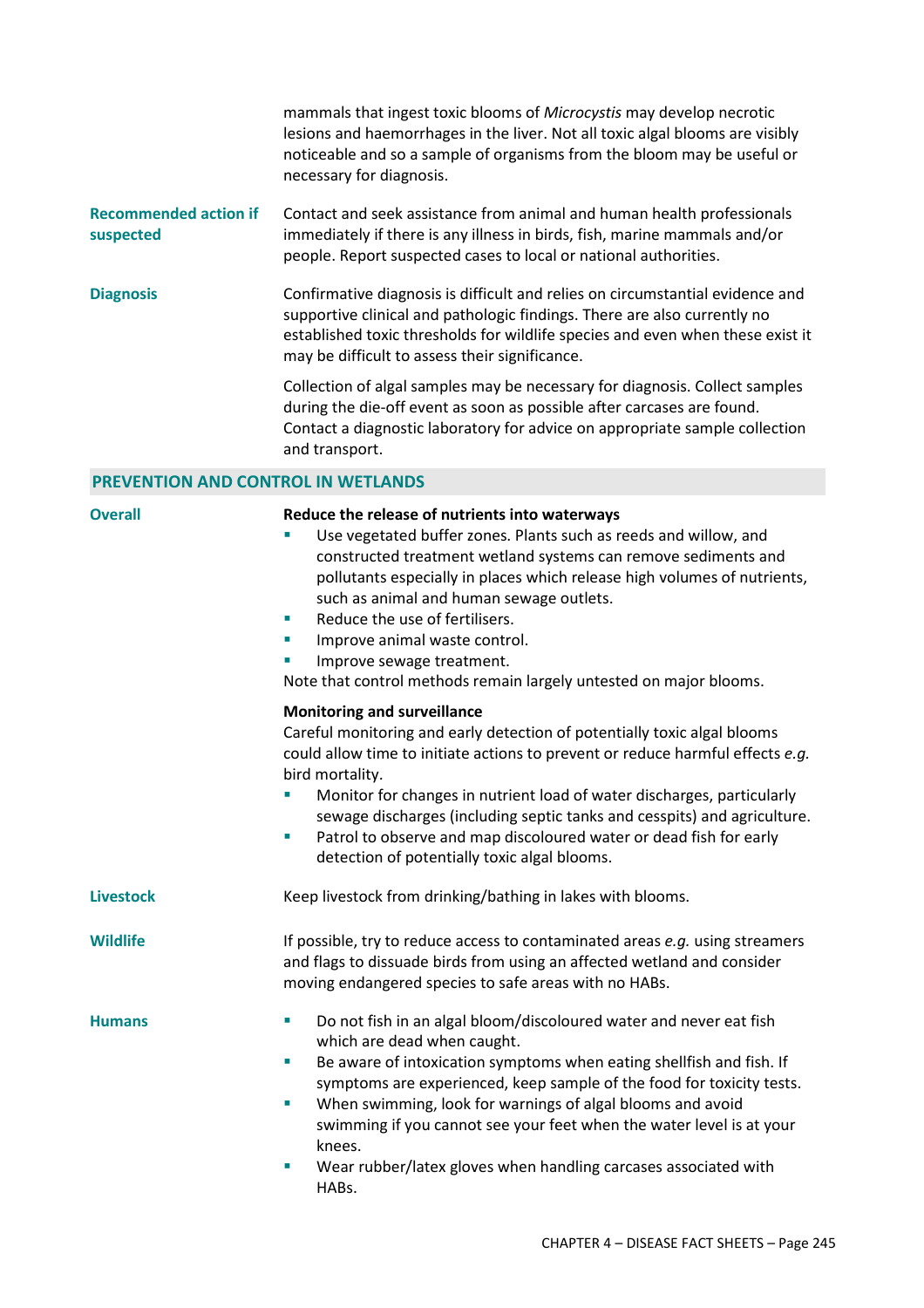| <b>IMPORTANCE</b>                          |                                                                                                                                                                                                                                                                                                                                                                                                                                                                                                                                                                                                                                                                                                                                                                                                                                                                                                                                                                                                                                                                                                                                                                                                                                                                |
|--------------------------------------------|----------------------------------------------------------------------------------------------------------------------------------------------------------------------------------------------------------------------------------------------------------------------------------------------------------------------------------------------------------------------------------------------------------------------------------------------------------------------------------------------------------------------------------------------------------------------------------------------------------------------------------------------------------------------------------------------------------------------------------------------------------------------------------------------------------------------------------------------------------------------------------------------------------------------------------------------------------------------------------------------------------------------------------------------------------------------------------------------------------------------------------------------------------------------------------------------------------------------------------------------------------------|
| <b>Effect on wildlife</b>                  | May cause mass mortality of aquatic species (including turtles and marine<br>mammals such as manatees and dolphins), especially fish and shellfish, and<br>accounts for more than half of unusual marine mortality events. Ingestion of<br>toxin may not cause mortality but have other less obvious physiological<br>effects such as affecting immune, neurological and reproductive capability.                                                                                                                                                                                                                                                                                                                                                                                                                                                                                                                                                                                                                                                                                                                                                                                                                                                              |
| <b>Effect on livestock</b>                 | Mostly not harmful unless ingested through eating contaminated<br>seafood/fish, drinking contaminated water or licking their coats following<br>exposure to the skin.                                                                                                                                                                                                                                                                                                                                                                                                                                                                                                                                                                                                                                                                                                                                                                                                                                                                                                                                                                                                                                                                                          |
| <b>Effect on humans</b>                    | Mostly not harmful unless ingested through eating contaminated<br>seafood/fish or drinking contaminated water. Some organisms irritate the<br>skin and others release toxic compounds into the water and, if aerosolised<br>by wave action, these compounds may cause problems when inhaled.                                                                                                                                                                                                                                                                                                                                                                                                                                                                                                                                                                                                                                                                                                                                                                                                                                                                                                                                                                   |
| <b>Economic importance</b>                 | May have significant economic impacts on freshwater and marine<br>aquaculture industries, fisheries and coastal tourism.                                                                                                                                                                                                                                                                                                                                                                                                                                                                                                                                                                                                                                                                                                                                                                                                                                                                                                                                                                                                                                                                                                                                       |
| <b>FURTHER INFORMATION</b>                 |                                                                                                                                                                                                                                                                                                                                                                                                                                                                                                                                                                                                                                                                                                                                                                                                                                                                                                                                                                                                                                                                                                                                                                                                                                                                |
| <b>Useful publications and</b><br>websites | Asia Pacific Economic Program, Singapore, and Intergovernmental<br>∐<br>Oceanographic Commission. Technical Series No. 59, (2001). Monitoring and<br>management strategies for harmful algal blooms in coastal waters.<br>www.whoi.edu/fileserver.do?id=24193&pt=10&p=19155. [Accessed March<br>2012].<br>Friend, M. & Franson, J.C. (2001). Algal toxins. In: Field manual of wildlife<br>diseases: general field procedures and diseases of birds. E. A. Ciganovich (ed.).<br>pp. 263-266. U.S. Department of the Interior and U.S. Geological Survey,<br>Washington, DC.<br>www.nwhc.usgs.gov/publications/field_manual/chapter_36.pdf [Accessed<br>March 2012].<br>NOAA Coastal Ocean Program Decision Analysis Series No. 10. Harmful algal<br>∐<br>blooms in coastal waters: options for prevention, control, and mitigation.<br>(1997). www.cop.noaa.gov/pubs/das/das10.pdf [Accessed March 2012].<br><sup><sup>®</sup> Intergovernmental Oceanographic Commission (IOC) of UNESCO: Harmful Algal</sup><br>Bloom Programme ioc-unesco.org/hab/ [Accessed March 2012]<br><sup>t</sup> Wildpro. Blue-green algae toxicity in waterfowl.<br>http://wildpro.twycrosszoo.org/S/00dis/toxic/Biotoxin/Blue-<br>Green Algae Toxicity.htm [Accessed March 2012]. |
| <b>Contacts</b>                            | $\boxtimes$ IOC Science and Communication Centre on Harmful Algae. University of<br>Copenhagen, Øster Farimagsgade 2D, 1353 Copenhagen K, Denmark.<br>hab.ioc@unesco.org <sup>®</sup> Tel: +45 33134446, Fax: +45 33134447.<br>$\boxtimes$ IOC-IEO Science and Communication Centre on Harmful Algae. Instituto<br>Español de Oceanografía, Centro Oceanografico de Vigo, Cabo Estay-Canido,<br>36390 Vigo, Spain. vigohab@vi.ieo.es <sup>®</sup> Tel: +34 986492111; Fax: +34<br>986492003.<br><sup><sup>t</sup> Regional HAB networks:</sup><br>" IOC FANSA: an IOC regional working group and network on harmful algal<br>blooms in South America. www.ioc-<br>unesco.org/hab/index.php?option=com_oe&task=viewDoclistRecord&doclistI<br>D=60 [Accessed March 2012].<br>" IOC ANCA: the regional working group and network on harmful algae in the<br>Caribbean. www.ioc-<br>unesco.org/hab/index.php?option=com_oe&task=viewDoclistRecord&doclistI<br>D=61 [Accessed March 2012].                                                                                                                                                                                                                                                                          |